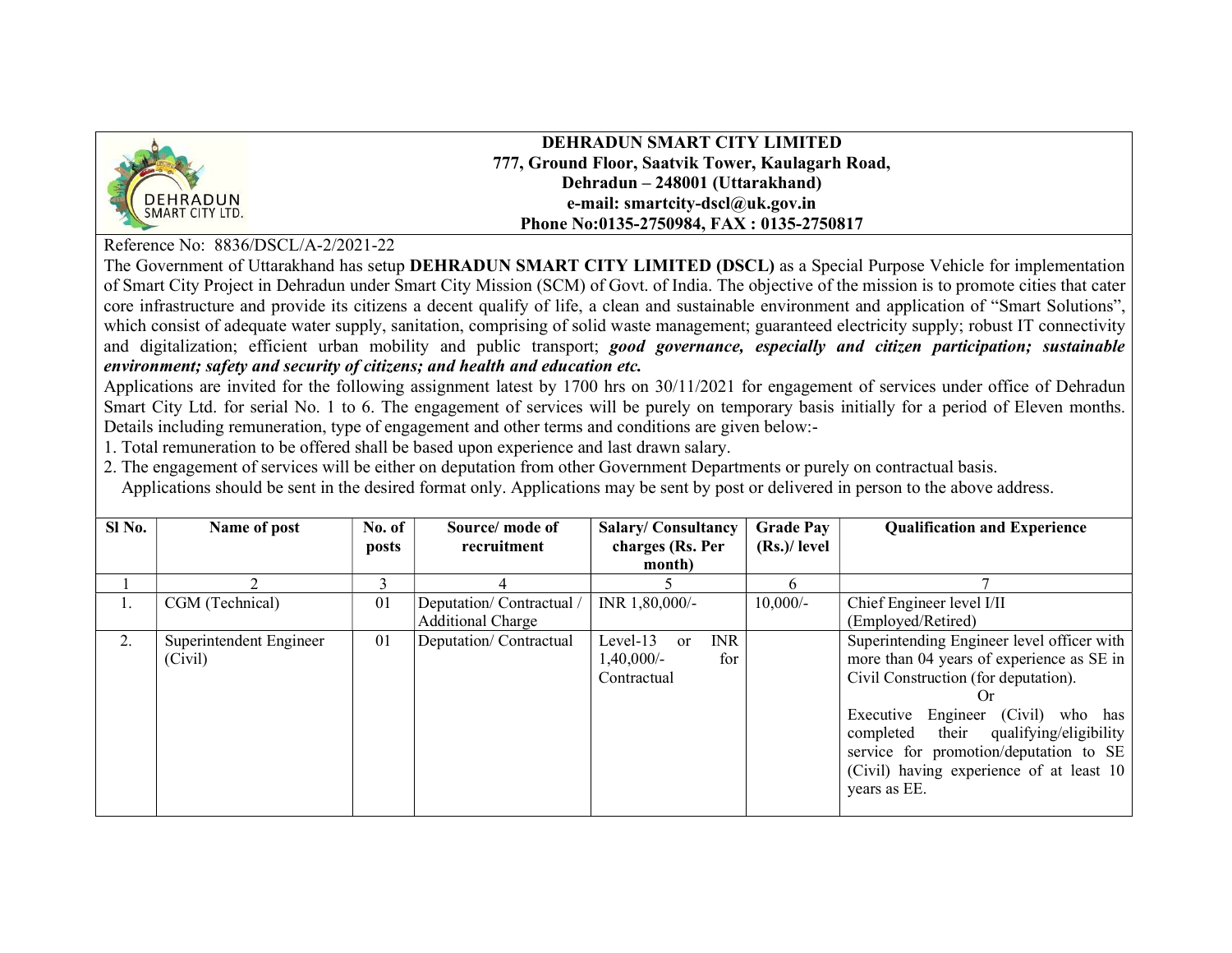|    |                                   |    |                        |                                                                         |           | Or<br>Retired Superintending Engineer with 04<br>years of service as Superintending<br>Engineer.                                                                                                                                                                                                                                                                                                                                                                                                                               |
|----|-----------------------------------|----|------------------------|-------------------------------------------------------------------------|-----------|--------------------------------------------------------------------------------------------------------------------------------------------------------------------------------------------------------------------------------------------------------------------------------------------------------------------------------------------------------------------------------------------------------------------------------------------------------------------------------------------------------------------------------|
| 3. | Executive Engineer (Civil)        | 01 | Deputation/Contractual | Level-11<br><b>INR</b><br>$\alpha$<br>$80,000/$ -<br>for<br>Contractual |           | Executive Engineer level officer with<br>more than 4 years of experience in Civil<br>Construction (for deputation) as EE.<br>Or<br>Assistant Engineer (Civil) who has<br>qualifying/eligibility<br>completed<br>their<br>service for promotion/deputation on EE<br>(Civil) having experience of at least 8<br>years as per Uttarakhand Govt. norms.<br>Or<br>Retired Executive Engineer with 4 years<br>Executive<br>Engineer/<br>experience<br>as<br>Assistant Engineer with<br>10 years<br>experience as Assistant Engineer. |
| 4. | AGM (IT & e-Govern.)              | 01 | Deputation/Contractual | INR 90,000/-                                                            | $7,600/-$ | B.Tech specialization IT & Telecom with<br>at least 07 years of experience in<br>Managerial capacity with large e-Gov.<br>initiatives.                                                                                                                                                                                                                                                                                                                                                                                         |
| 5. | <b>Assistant Engineer (Civil)</b> | 01 | Deputation/Contractual | Level-10<br><b>INR</b><br><b>or</b><br>48,000/-<br>for<br>Contractual   |           | Assistant Engineer level officer, B.Tech<br>(Civil) with more than 4 years of<br>experience in Civil Construction (for<br>deputation) as AE.<br><b>Or</b><br>Junior Engineer with 8 years of experience<br>(for deputation) as JE in Govt/PSU.<br>Or<br>AAE with 3 years of experience (for<br>deputation) as AAE in Govt/PSU.<br><b>Or</b><br>B.Tech/B.E. (Civil) with more than 5<br>years of post-qualification experience in<br>Road, Sewer, Water Supply works etc.<br>(for<br>contractual)<br>in<br>reputed              |